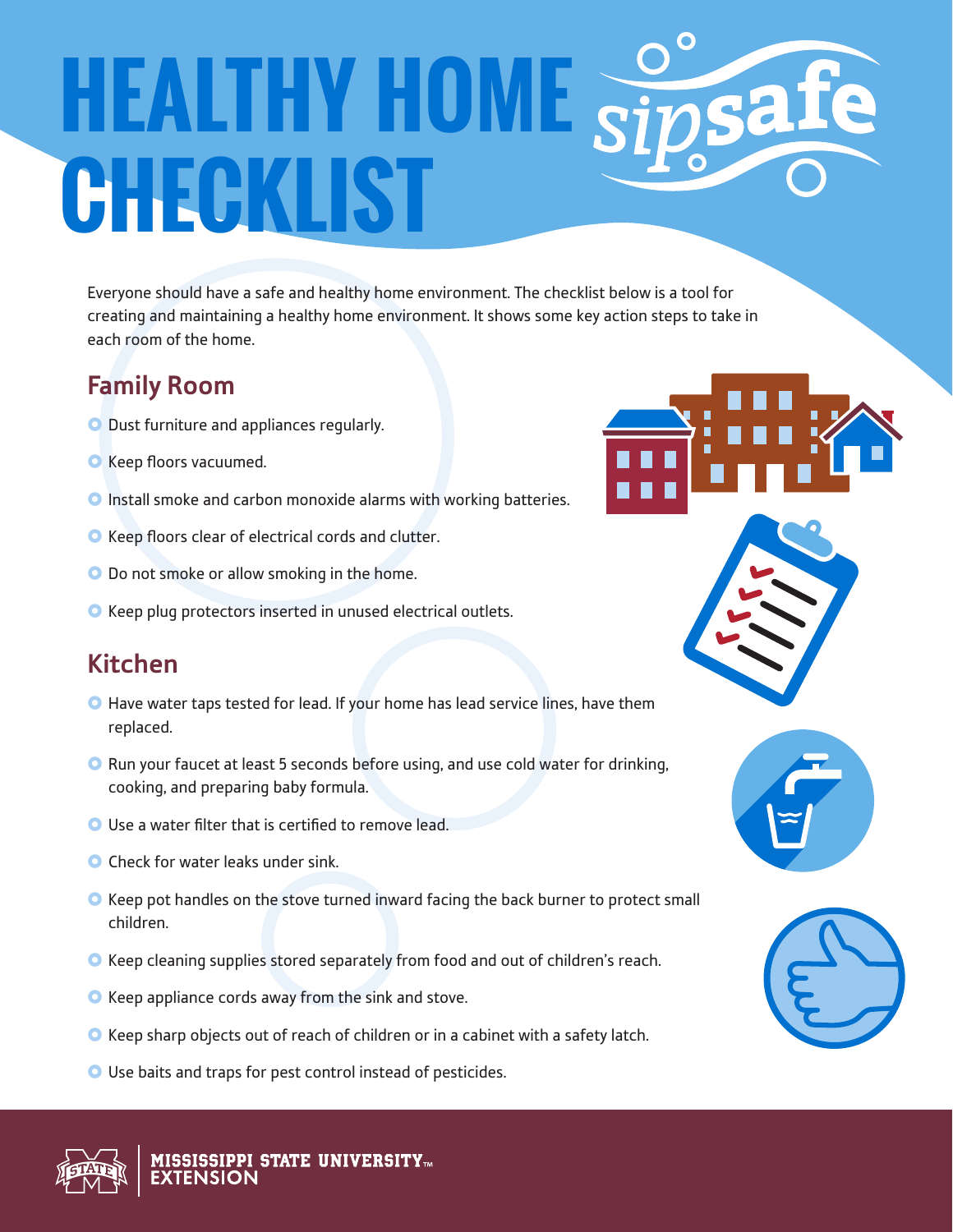#### **Adult Bedroom**

- **O** Keep medication stored in locked drawers or cabinets.
- **O** Install smoke and carbon monoxide detectors with working batteries in the hallway outside the bedroom.
- Wash bed coverings and sheets regularly in hot water.
- **O** Keep rooms free of chipped paint and dust.
- **O** Keep fire sources, such as portable heaters, away from the bed and other flammable materials.

#### **Nursery/Child Bedroom**

- O Use a safety-approved crib and mattress covered by a fitted sheet.
- **Place the baby on his or her back to sleep.**
- Make sure the crib, playpen, or bed is not near the window.
- **O** Keep toys, soft objects, and loose bedding out of the baby's sleep area.
- **O** Keep rooms free of chipped paint and dust.
- **O** Keep plug protectors inserted in unused electrical outlets.
- **O** Keep cords from blinds and shades out of reach of children, or use cordless blinds and shades.
- **O** Keep floors vacuumed.

#### **Bathroom**

- **O** Bathtubs and showers should have a nonskid bathmat on the tub/shower floor.
- Use mats with nonslip rubber backs on bathroom floors.
- **O** Install grab bars next to the bathtub and shower.
- **O** Clean up moisture and mold safely.
- **O** Keep prescriptions and over-the-counter medications locked away from children, and use childproof caps.
- **O** Keep small electrical appliances, such as hair dryers, curling irons, or shavers, away from water in sinks or tubs.
- **O** Supervise infants and children while bathing.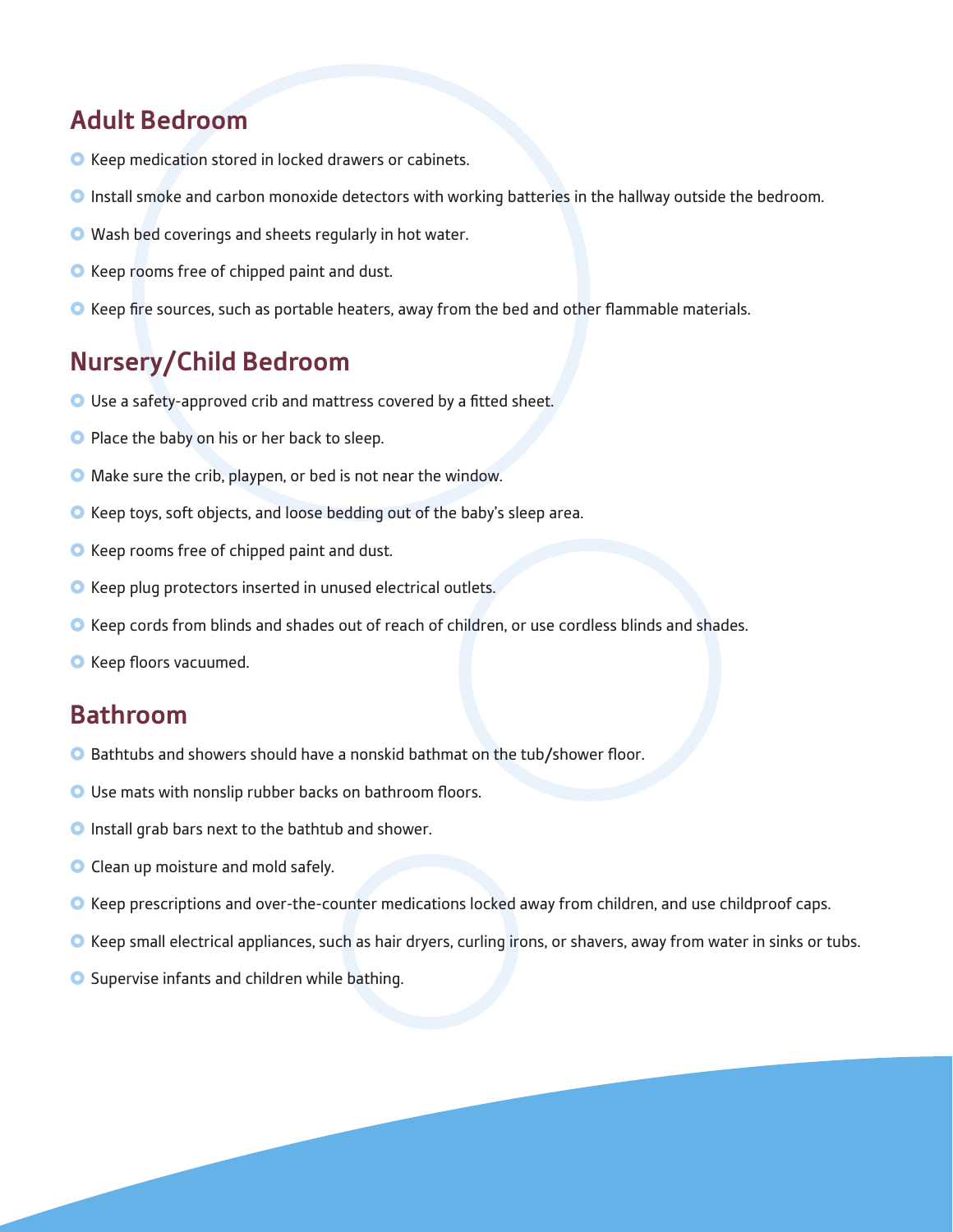#### **Laundry Room**

- **O** Set your hot water heater at 120 degrees to prevent burns.
- **O** Change your furnace filter regularly.
- **O** Have gas appliances and furnaces checked yearly to make sure they do not release extra carbon monoxide.
- **O** Make sure the clothes dryer vents outside.
- **O** Test for radon.

#### **Outside**

- **O** Fix holes, cracks, and leaks on exterior of the house.
- **O** Keep trash cans covered with lids.
- **O** Keep pools of water from accumulating outside to prevent mosquitos.
- **O** Keep paint and tools stored safely in a garage or storage room.
- **O** Keep all products in their original containers; never place kerosene, antifreeze, paints, or solvents in containers usually used for food or drinks.
- **O** Install handrails on both sides of the stairs.
- **O** Attach nonslip rubber stair treads on stairs to reduce falls.
- **O** Maintain gutters, downspouts, and roof to prevent moisture from entering the home.
- **O** Seal gaps around roofing and attic opening to keep rodents and insects out.
- **O** Be prepared for an emergency: Have a first-aid kit and 3-day supply of food.
- **O** Plan a fire escape route.